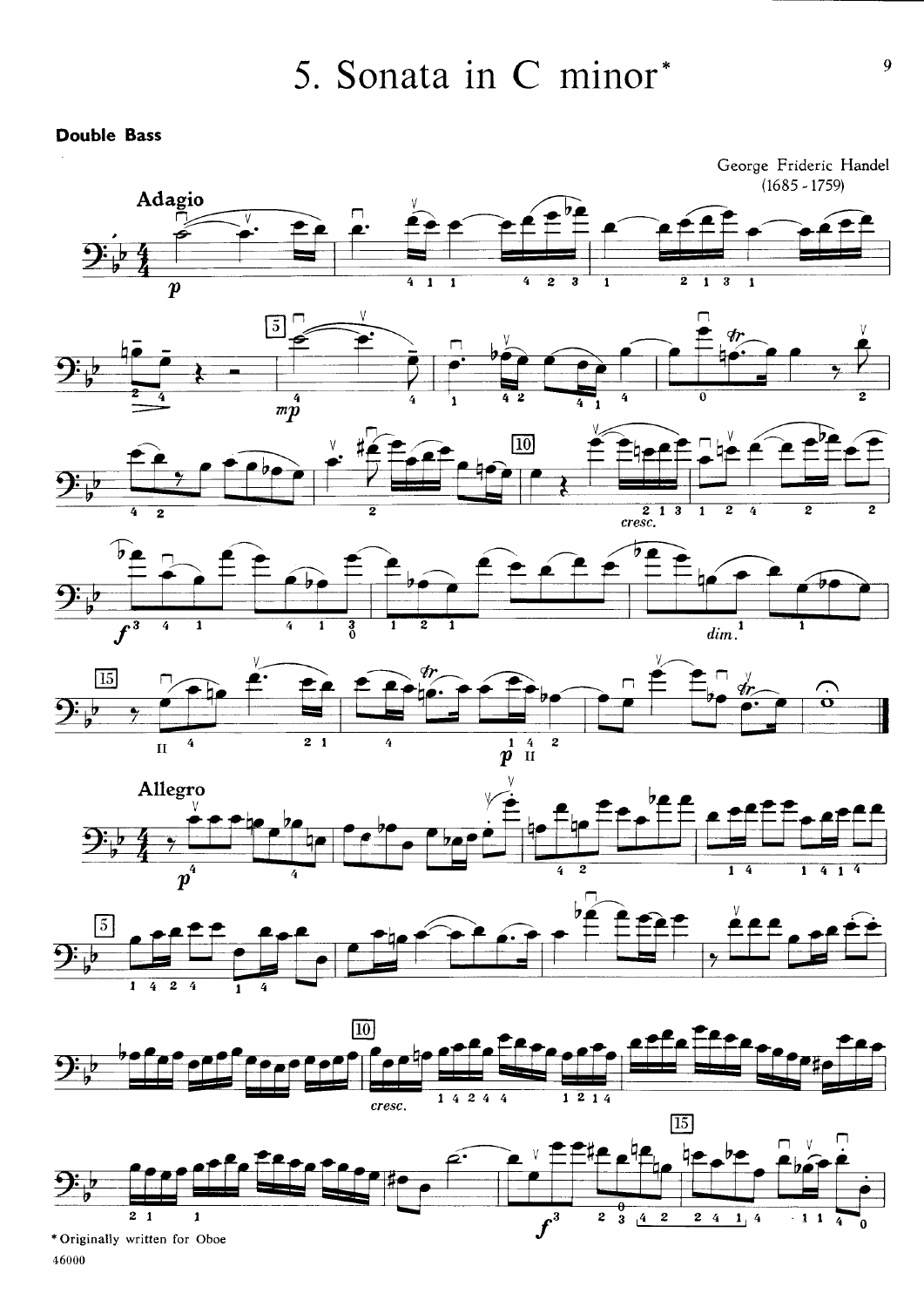















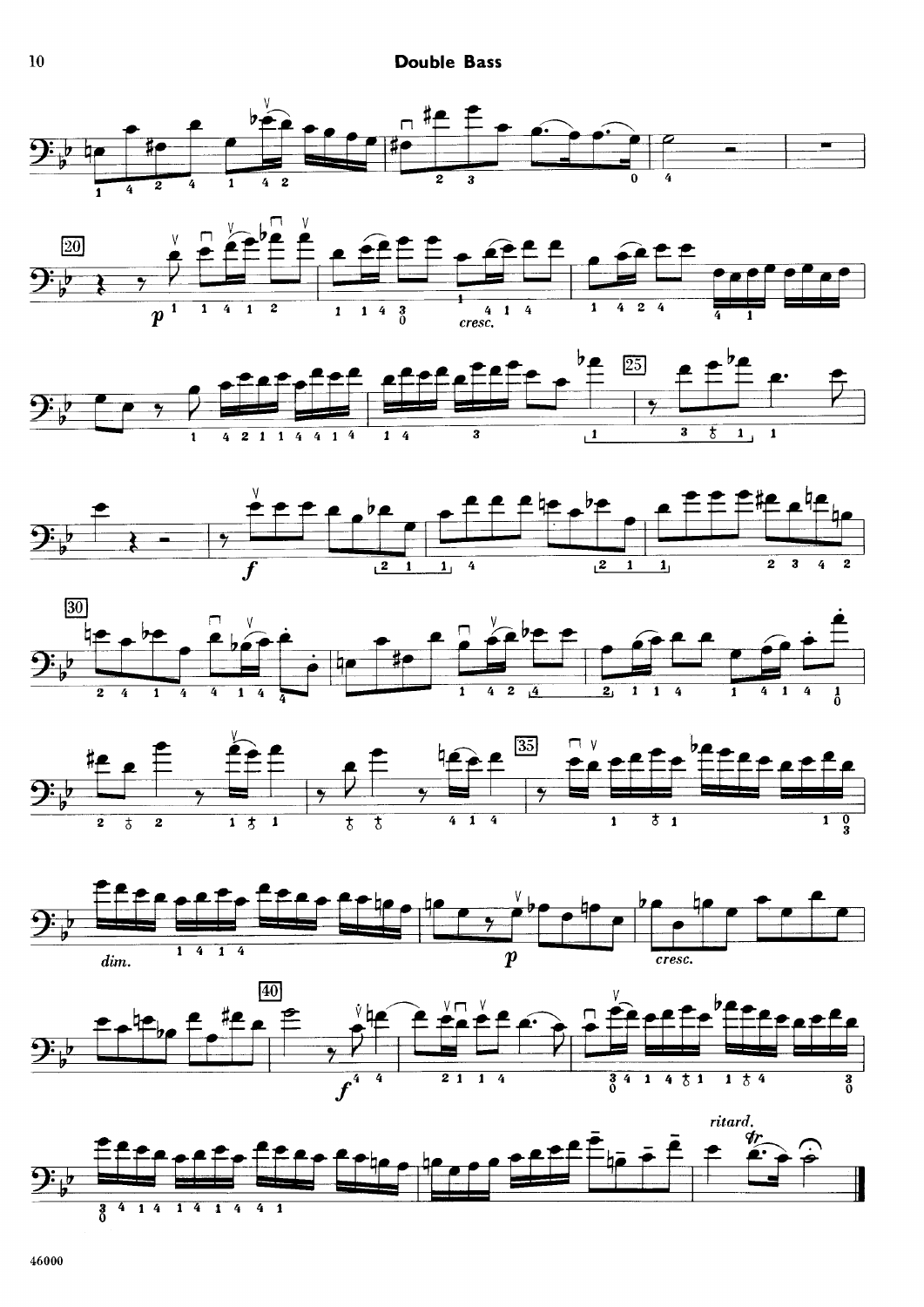## **Double Bass**

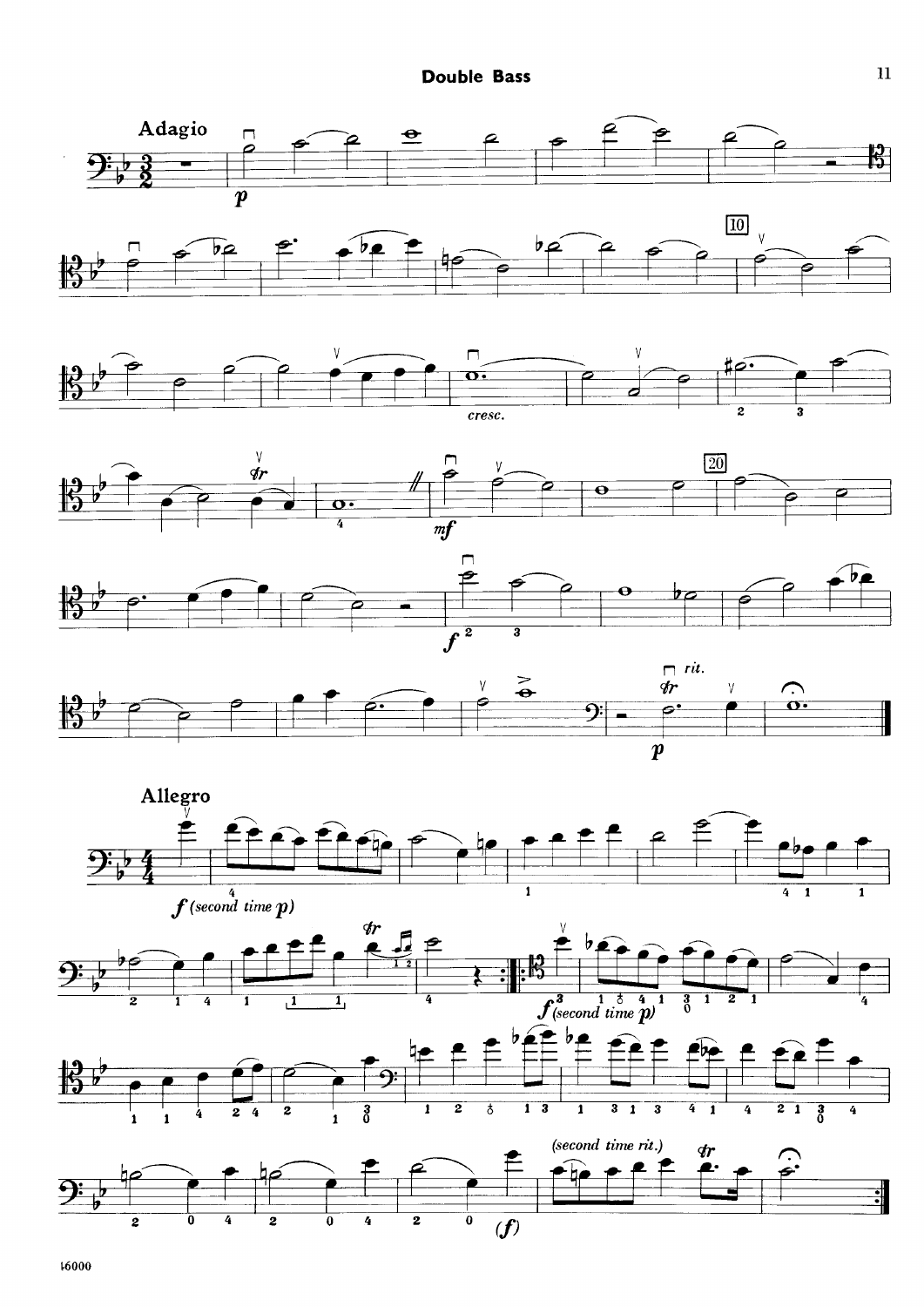George Frideric Handel  $(1685 - 1759)$ 



\* Originally written for oboe

46000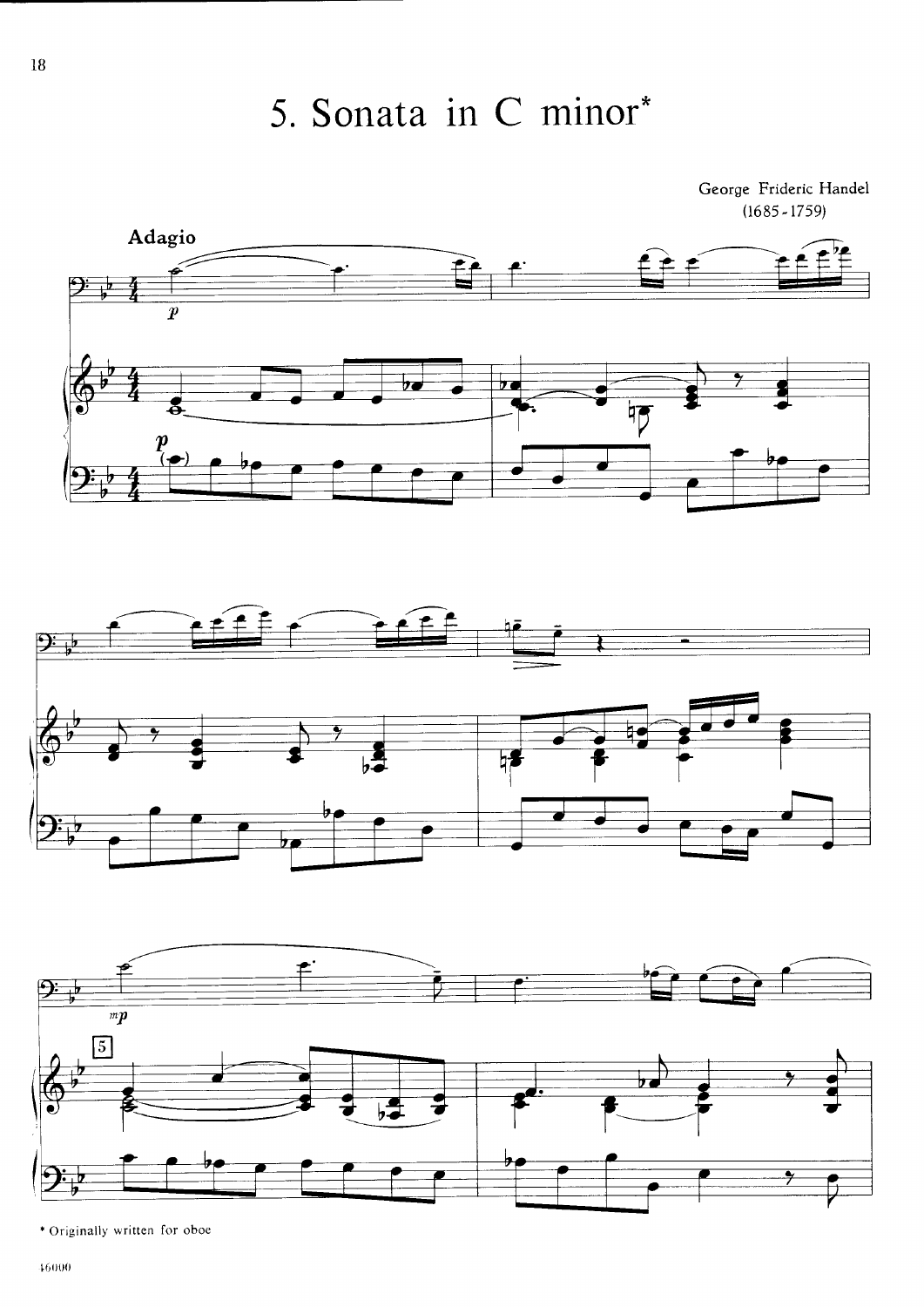





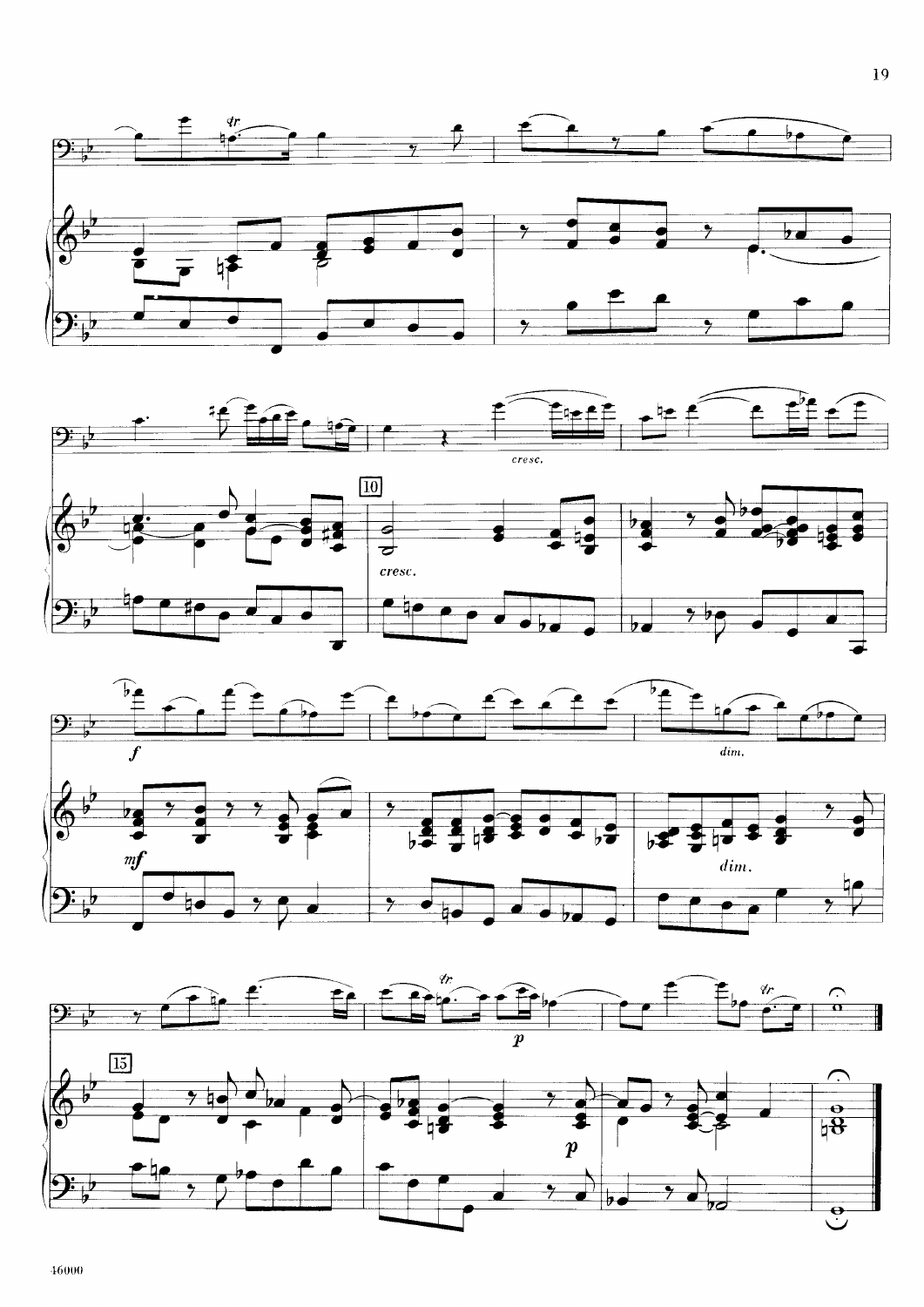





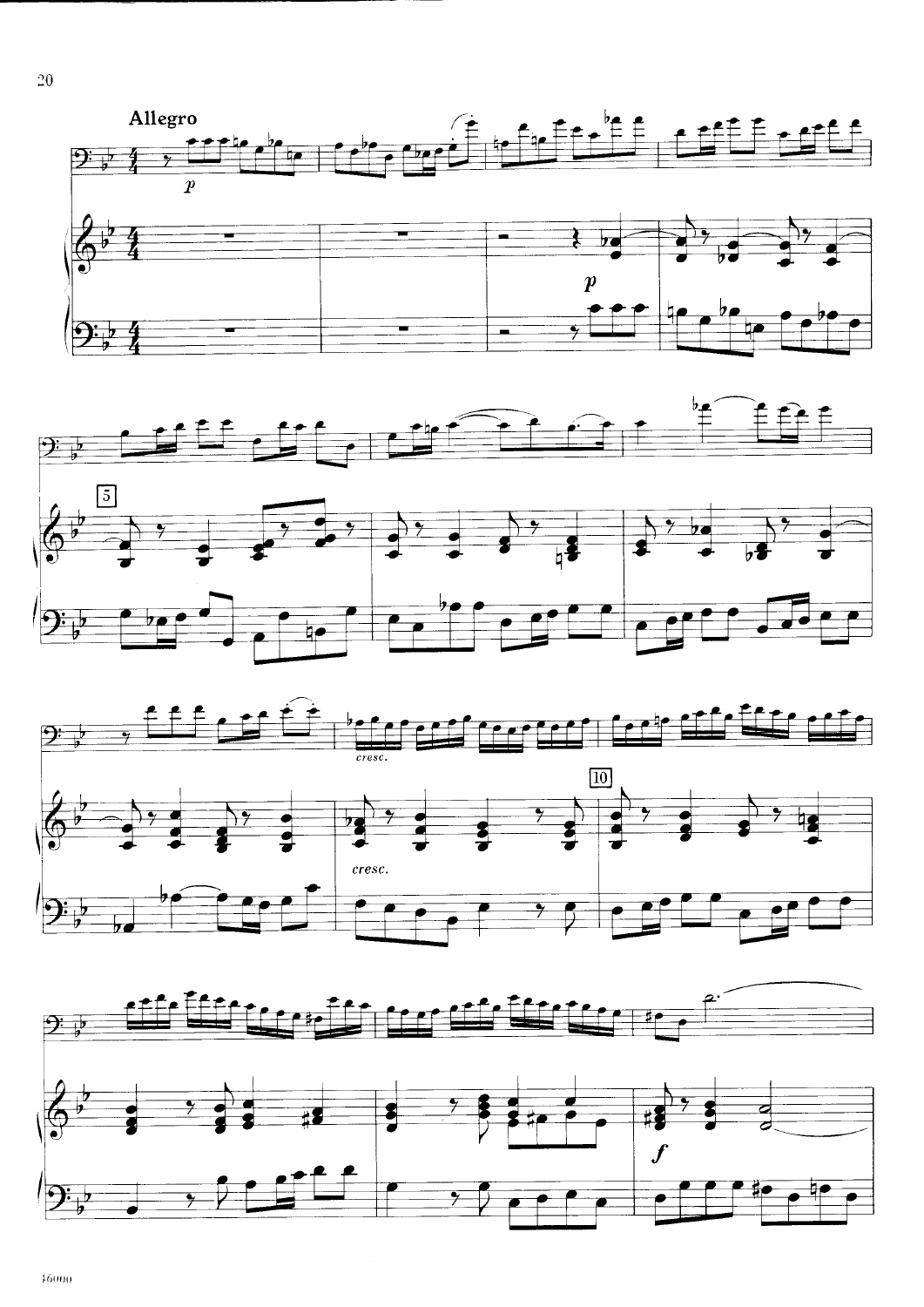





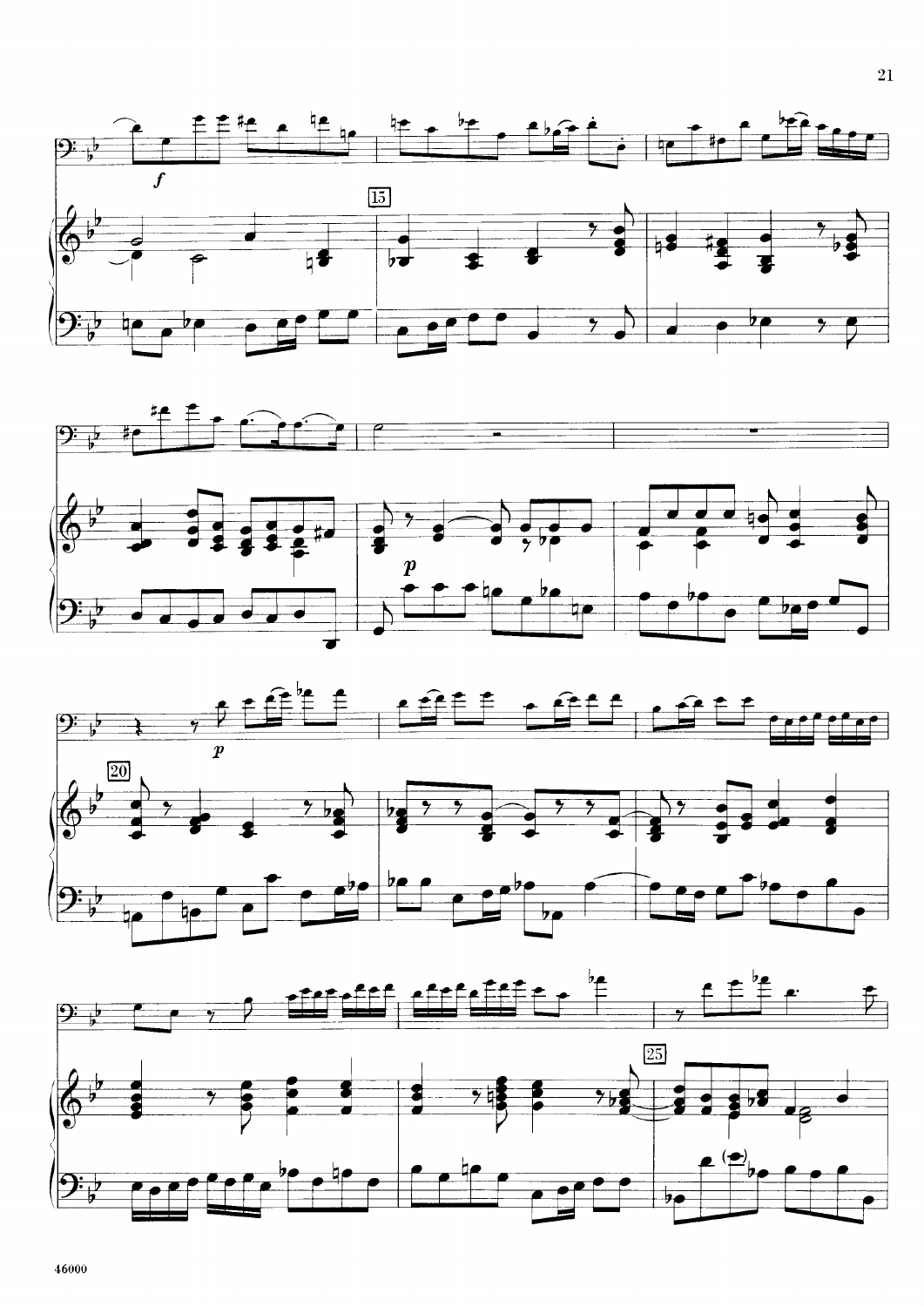





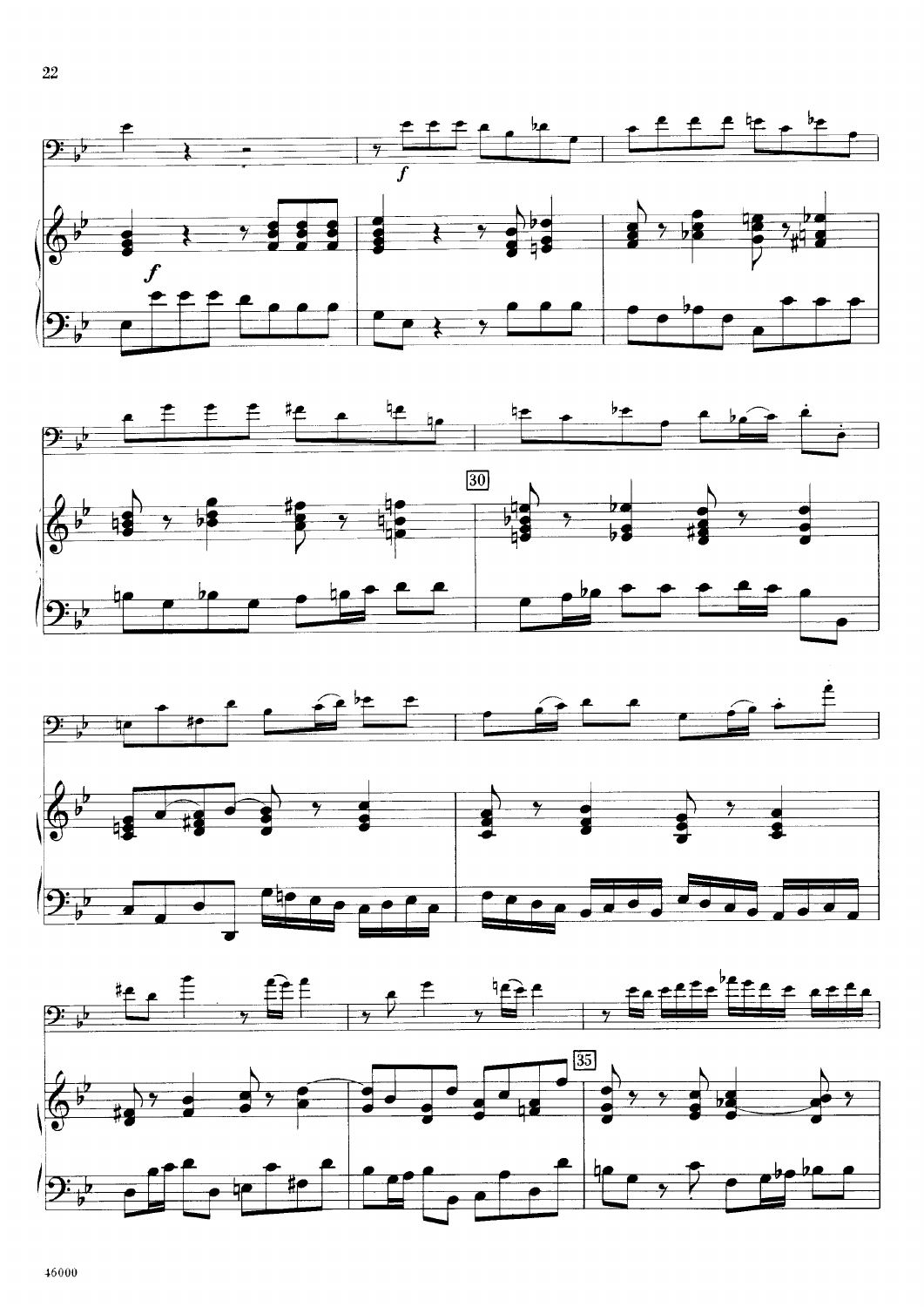





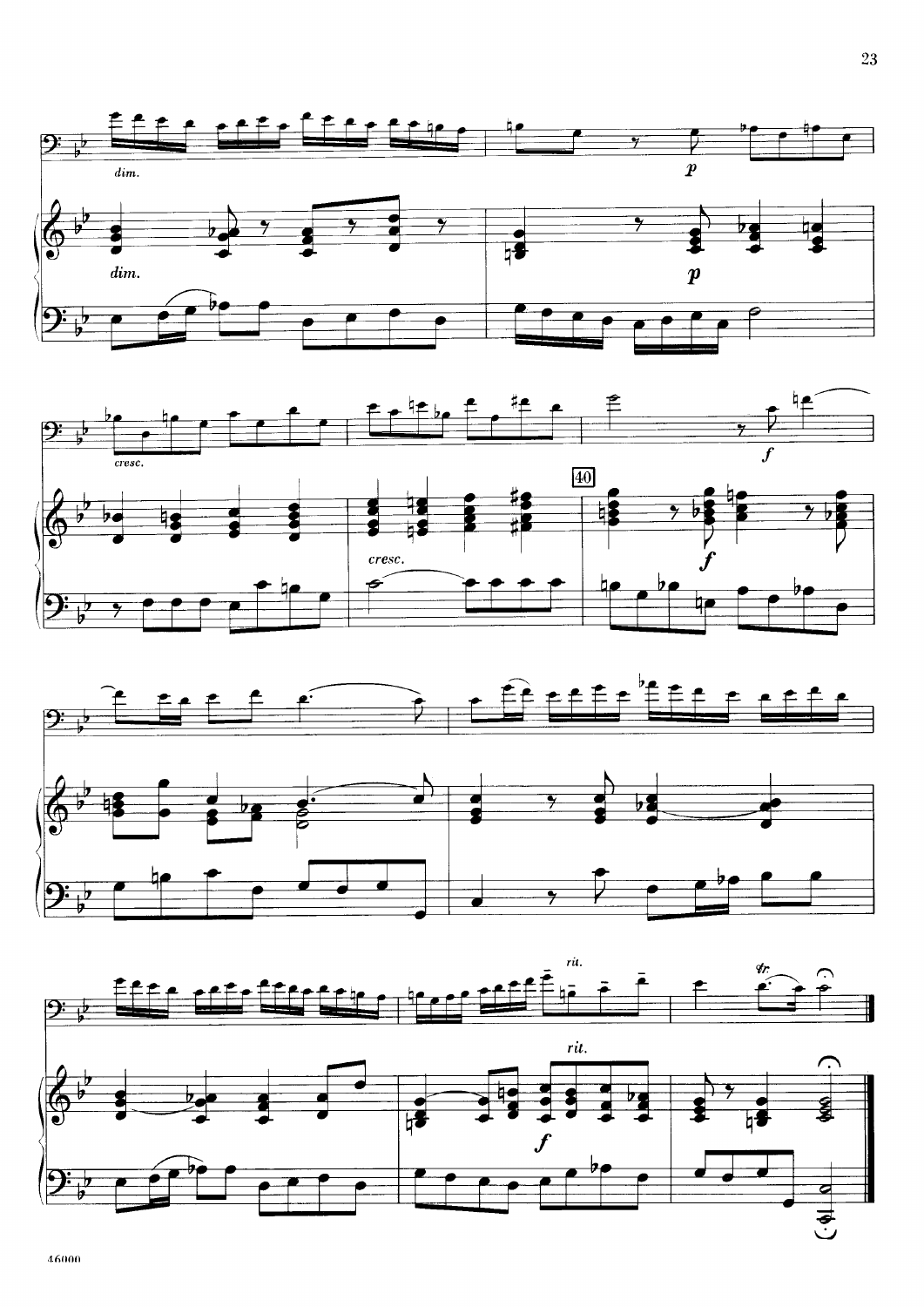